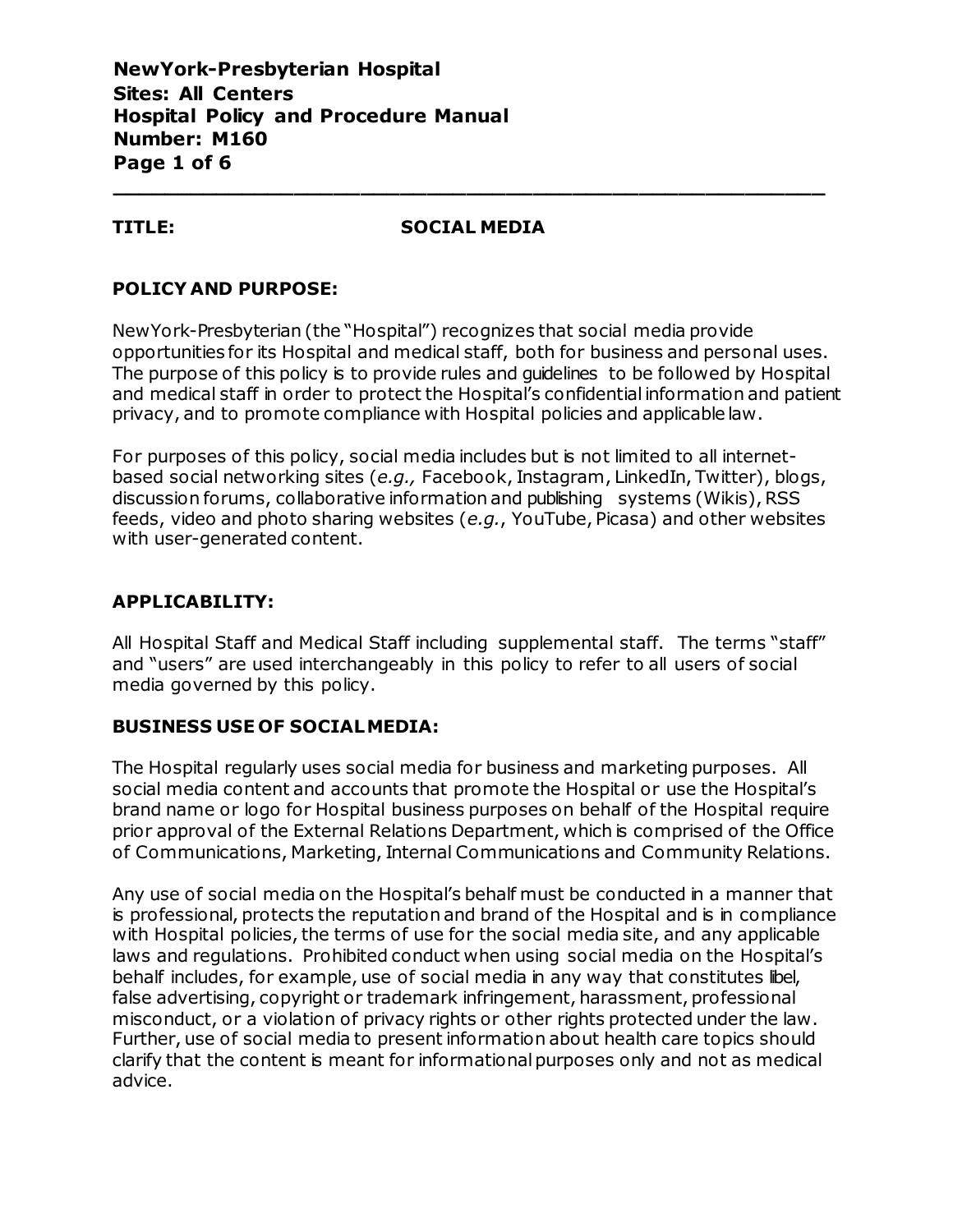**NewYork-Presbyterian Hospital Sites: All Centers Hospital Policy and Procedure Manual Number: M160 Page 2 of 6**

#### **PERSONAL USE OF SOCIAL MEDIA:**

The Hospital respects the right of its staff to use social media as a medium of selfexpression. When using social media for personal purposes, users should follow the guidelines and policies set forth herein in order to establish a clear line between their personal and Hospital-related activities and to protect the legitimate business and legal interests of the Hospital. In addition, Hospital staff shall refrain from engaging in personal use of social media during working hours, except meal and rest breaks, and for limited, incidental use that does not interfere with performance of Hospital duties or Hospital operations and is compliant with Hospital policies and any applicable laws and regulations. Use of Hospital equipment is subject to Hospital Policy I205, Acceptable Use of Electronic Devices and Information.

**\_\_\_\_\_\_\_\_\_\_\_\_\_\_\_\_\_\_\_\_\_\_\_\_\_\_\_\_\_\_\_\_\_\_\_\_\_\_\_\_\_\_\_\_\_\_\_\_\_\_\_\_\_\_**

Staff shall not use social media for personal purposes in any way that might reasonably create the impression that the content is authorized or controlled by the Hospital. Staff shall not use the Hospital's logo, trademark or proprietary graphics without express prior authorization, for example by posting a photo of staff wearing scrubs or clothing with the Hospital logo. If users identify themselves as being associated with the Hospital on a social media site and if the nature or context of social media activity on such site could reasonably be misconstrued as representing the views of the Hospital, then users should post a disclaimer such as, "My posts reflect my personal opinions and are not approved or authorized by NewYork-Presbyterian." Any social media content that promotes the Hospital, its staff or services, must be accompanied by a disclosure of the author's relationship with the Hospital (e.g., "#employee") and must include the author's actual name, not a pseudonym or alias, as required by Federal law regarding online endorsements.

Staff should remember that they are personally responsible for their own conduct when using social media for personal purposes. Staff should also be mindful that the Hospital is a public accommodation and should not post content about, or any image of the Hospital, staff, patients, or visitors, that is vulgar, obscene, threatening, intimidating, defamatory, or a violation of the Hospital's policies against discrimination, harassment, or hostility on account of a legally protected class, status or characteristic, such as race, age, or disability. Employees should not disparage or discredit the Hospital's services, or the services of its patients, visitors, vendors or competitors. Employees are strongly advised against posting any content or image that could be perceived as mocking or disparaging a patient. Staff should not post any content, image, or video of themselves that identifies them as Hospital staff and depicts them engaging in illegal conduct, such as acts of violence or the illegal use of drugs, or in conduct that violates any Hospital policy.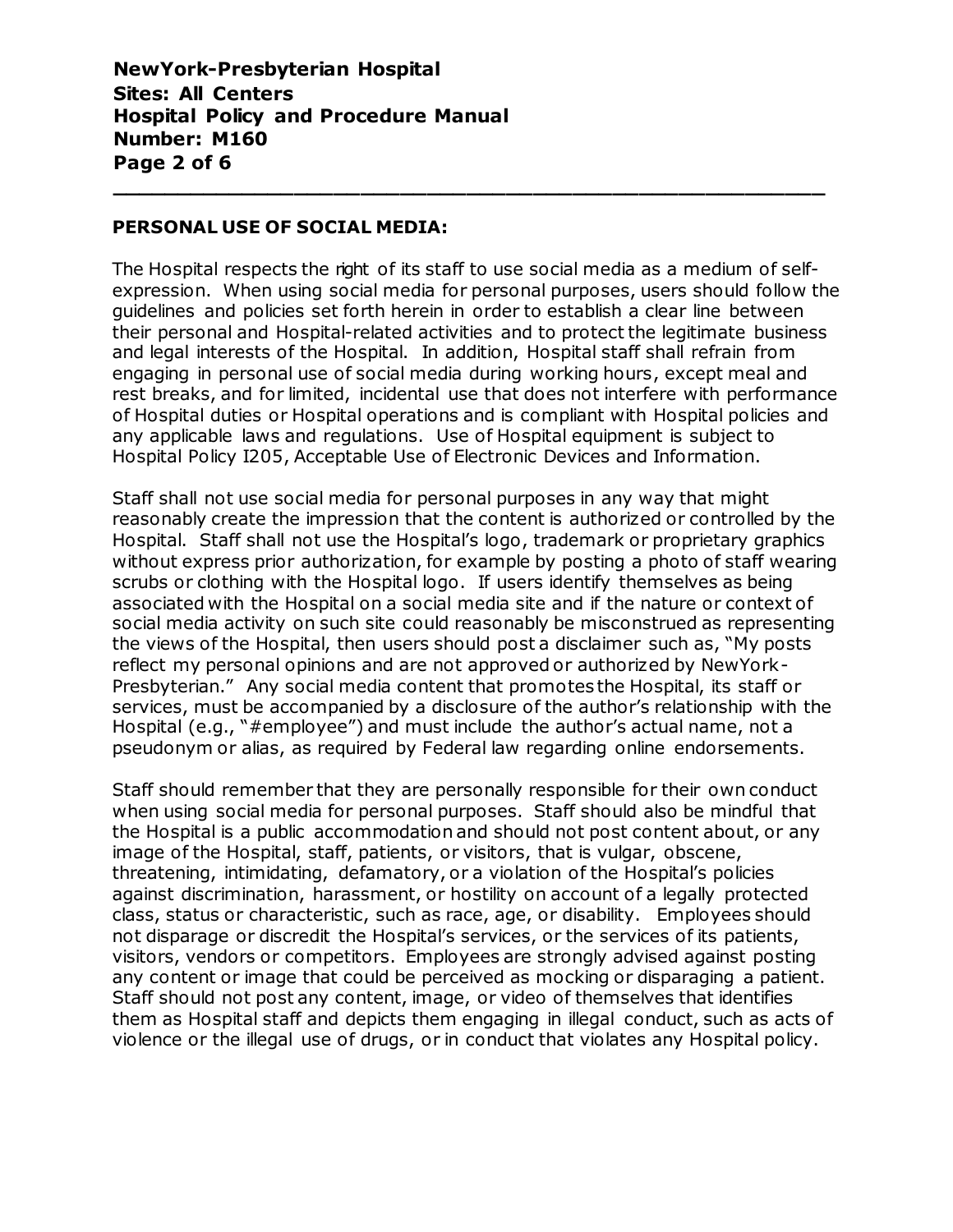# **NewYork-Presbyterian Hospital Sites: All Centers Hospital Policy and Procedure Manual Number: M160 Page 3 of 6**

Staff are encouraged to report to the Human Resources or External Relations departments any online behavior by or regarding Hospital staff that violates Hospital policies; this includes hateful statements about any individual or group based on that individual or group's race, national origin, gender, religion or other legally protected characteristic. See *Code of Conduct*, *Employee Handbooks, Human Resources Policy #412 Anti-Harassment* and *Human Resources Policy #501 Equal Employment Opportunity*.

**\_\_\_\_\_\_\_\_\_\_\_\_\_\_\_\_\_\_\_\_\_\_\_\_\_\_\_\_\_\_\_\_\_\_\_\_\_\_\_\_\_\_\_\_\_\_\_\_\_\_\_\_\_\_**

Staff shall not communicate with, connect with or "friend" their patients or Hospital employees who directly report to them in such a manner that may inappropriately blur the personal and professional relationship, result in an invasion of privacy, or create potential liability for staff or the Hospital. Any use of social media to present information about health care topics should clarify that the content is meant for informational purposes only and not as medical advice.

Staff shall not provide employment references for any current or former Hospital employees on social or professional networking sites (for example through a recommendation on LinkedIn), as such employment references could potentially be attributed to the Hospital and create legal liability for the Hospital and the author of the reference. See *Human Resources Policy #503 Verification of Employment*.

# **DEPARTMENTAL USE OF SOCIAL MEDIA:**

All NewYork-Presbyterian departments and initiatives will be represented by one account across all social media channels that is managed by the Office of Communications: (Facebook: NewYork-Presbyterian Hospital, Twitter: @nyphospital, Instagram: @nyphospital and LinkedIn: NewYork-Presbyterian).

The creation of departmental accounts that use the Hospital's name, logos or derivatives (such as "NYP", "NYPH", "NYPBM") are prohibited.

# **PATIENT PRIVACY:**

Staff shall not use social media to disclose any individually identifiable information about Hospital patients in any form (including photo, video or written content) except with the patient's written authorization on a Hospital authorization form and with the approval of the External Affairs Offices. Individually identifiable information is information that may identify the patient, including demographic information such as the patient's name, age, address, gender, race, social security number, or marital status, as well as Protected Health Information ("PHI"), which includes information that relates to a patient's physical or mental health or condition, related health care services or payment for health care services.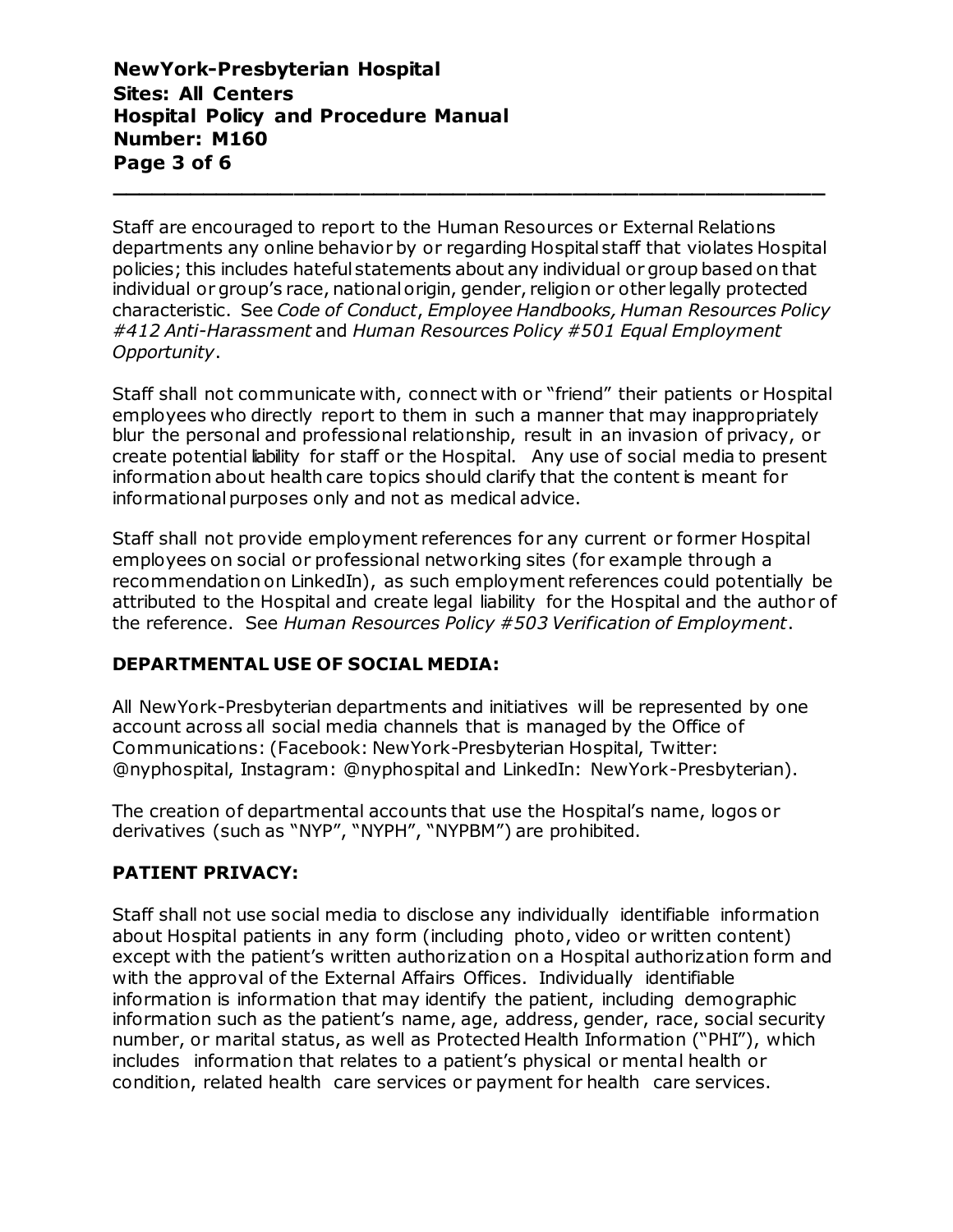**NewYork-Presbyterian Hospital Sites: All Centers Hospital Policy and Procedure Manual Number: M160 Page 4 of 6**

Even if a patient is not identified by name, a disclosure could still violate Hospital policies, the Health Insurance Portability and Accountability Act (HIPAA) and other applicable laws if there is a reasonable basis to believe that the patient could be identified from the disclosure. Staff must not post content that disparages Hospital patients or which is likely to alarm or offend them. For these reasons staff are prohibited from discussing Hospital patients on social media or in any public forum, even if the patient cannot be identified. See *Hospital Policy #L125 HIPAA Minimum Necessary Standard, Hospital Policy #P205 Privacy and Confidentiality/Notice of Privacy Practices and NYP Code of Conduct*.

**\_\_\_\_\_\_\_\_\_\_\_\_\_\_\_\_\_\_\_\_\_\_\_\_\_\_\_\_\_\_\_\_\_\_\_\_\_\_\_\_\_\_\_\_\_\_\_\_\_\_\_\_\_\_**

Personal phones, personal cameras and other personal devices shall not be used to photograph, film or record Hospital patients or to receive, store or transmit individually identifiable information of Hospital patients. Staff may photograph, film or record patients using Hospital-approved equipment, but only with approval of the attending physician and with the patient's written authorization on a Hospital authorization form that is filed with one of the hospital's External Affairs departments. Patient authorization is not required if the photo, video or recording is taken by the attending physician or other authorized staff member and used solely for the purpose(s) of diagnosing, treating or identifying the patient. See *Hospital Policy #C137 Photographing, Video Recording, or Audio Recording of Patients, Other Individuals and Staff.*

# **INTELLECTUAL PROPERTY AND CONFIDENTIAL INFORMATION:**

Without the legal right to do so, staff shall not use social media to disclose or otherwise misuse any intellectual property of the Hospital, its affiliates, personnel, or contractors, such as logos, trademarks, copyrightable materials. Staff should not use social media to disclose or otherwise misuse confidential information of the Hospital, such as trade secrets, business plans, business agreements required by law or contract to be kept confidential, and sensitive personal information such as an individual's address, social security number, account number, health information or health insurance identification number.

# **USE OF HOSPITAL EMAIL AND ELECTRONIC SYSTEMS AND DEVICES:**

Hospital-issued equipment and communication systems, including but not limited to the Hospital IT network, electronic mail system, computer hardware, software, tablets, laptops, telephones, cell phones, blackberries, facsimiles, and other means of electronic and telephonic communications (collectively, "electronic systems and devices"), are intended to be used for Hospital business purposes.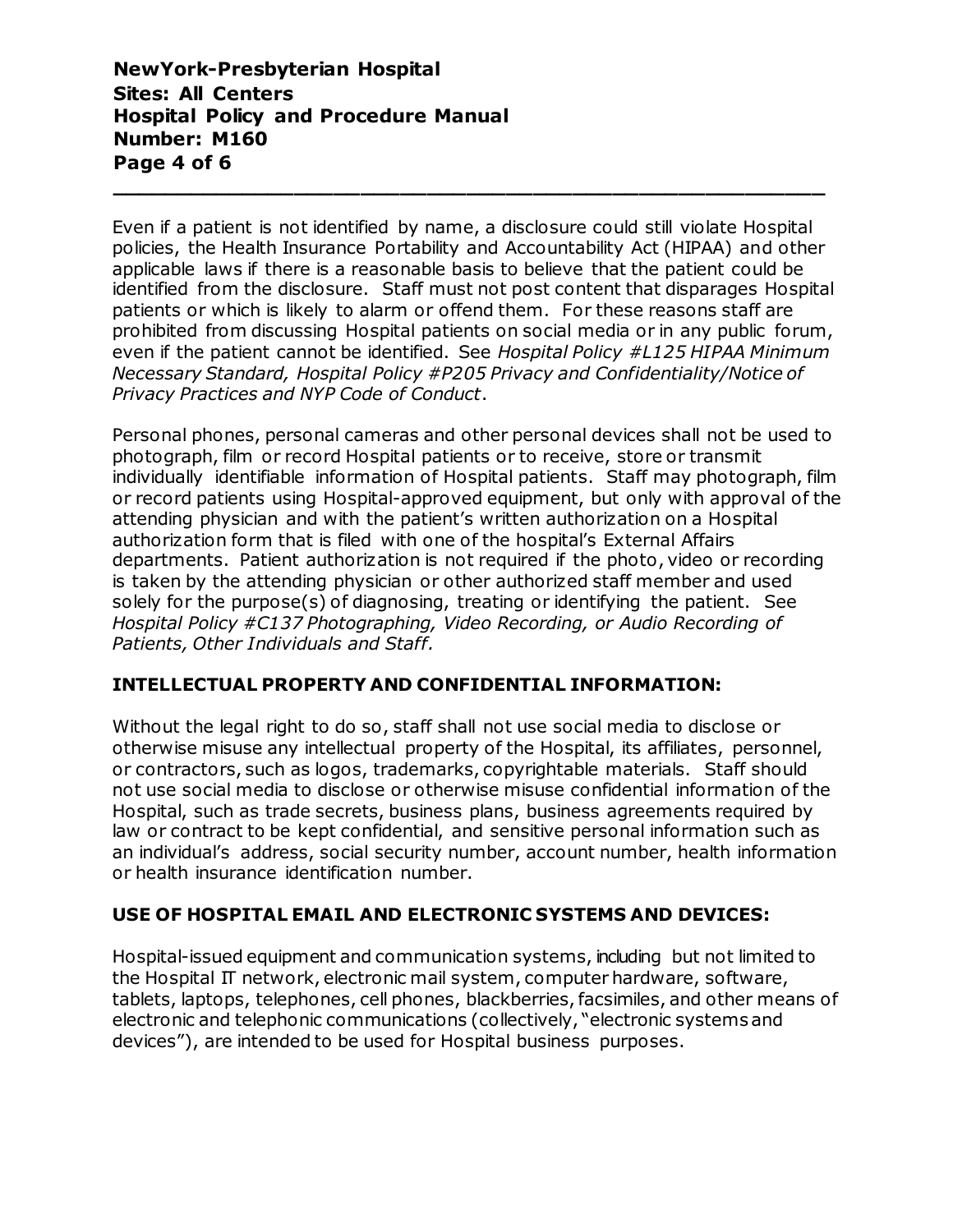# **NewYork-Presbyterian Hospital Sites: All Centers Hospital Policy and Procedure Manual Number: M160 Page 5 of 6**

Incidental, limited use of Hospital electronic systems or devices for personal purposes is permitted to the extent that such use does not interfere with performance of Hospital duties or Hospital operations and is fully compliant with Hospital policies and applicable laws and regulations. Hospital management may restrict access to any website, including social media sites, on select computers.

**\_\_\_\_\_\_\_\_\_\_\_\_\_\_\_\_\_\_\_\_\_\_\_\_\_\_\_\_\_\_\_\_\_\_\_\_\_\_\_\_\_\_\_\_\_\_\_\_\_\_\_\_\_\_**

Hospital-issued email addresses may not be used to create, register for or administer any social media or other Internet accounts, nor to post content to any Internet site, unless for Hospital business purposes. See *Hospital Policy #E115, Electronic Mail (Email)*.

# **NO EXPECTATION OF PRIVACY WHEN USING HOSPITAL SYSTEMS:**

All contents of Hospital electronic systems and devices are property of the Hospital. Staff shall have *no expectation of privacy* whatsoever in any data, information or communications, including social media posts, that is transmitted to, received or printed from, accessed through, stored on, or recorded on Hospital electronic systems or devices, even if for personal use. See *Hospital Policy #E115, Electronic Mail (Email)* and *Employee Handbooks*.

The Hospital reserves the right to monitor all usage of its electronic systems and devices and to intercept, review, use, and disclose any and all aspects of its electronic systems and devices and all files, documents, data or other information contained on or accessible through its electronic systems and devices for any reason and at any time and without notice. Staff should not use the Hospital's electronic systems and devices for any personal matter that they want to keep private or confidential.

# **PROTECTED ACTIVITIES BY HOSPITALEMPLOYEES:**

Nothing in this policy is intended or shall be deemed to limit the rights of Hospital employees under federal or state law, including an employee's right to discuss the terms and conditions of employment with colleagues or management or to provide information to any government agency in accordance with applicable law.

#### **ENFORCEMENT:**

Violation of this policy may lead to disciplinary action up to and including suspension and/or termination of employment, contract, or medical staff appointment. In addition, breach of HIPAA or other laws or regulations may lead to legal proceedings and/or criminal charges. The Hospital also may report suspected unlawful conduct to appropriate law enforcement authorities.